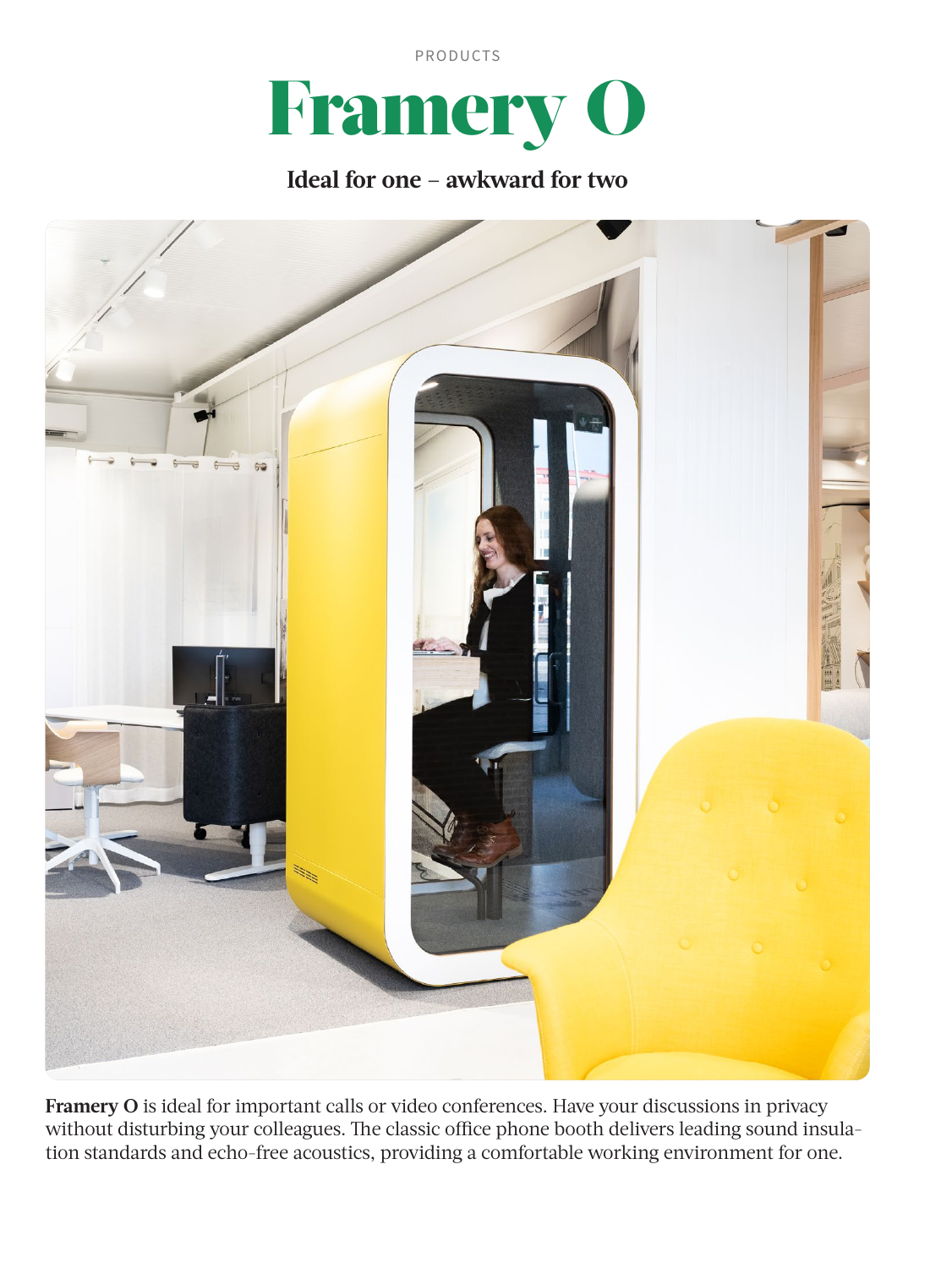# Perfect for you

How do you work best? Choose the interior layout that best suits your needs.





## **For quick calls**

If you work best on your feet, choose Framery O without a seat. Perfect for those quick ad-hoc calls and standing work. Installation is fast and the pod is ready to be used the same day it's delivered.

#### **Framery O Standard options**

- Frame, exterior and seat colors
- 2 Table options (Regular, Wide)
- Wireless charger (for Wide table)
- Self-closing hinges
- Electromechanical code lock
- LAN cable
- Movability kit



Framery O Video Conference Ready

## **Videoconferences are here to stay**

Framery O is also available in the Video Conference Ready variant. A tilting screen bracket and the LED lighting surrounding the screen provide optimal conditions for videoconferences, with the control panel enabling you to adjust the lighting and airflow inside the pod.

#### **Framery O Video Conference Ready options**

- Frame, exterior and seat colors
- Wireless charger
- Self-closing hinges
- Electromechanical code lock
- LAN cable
- Movability kit

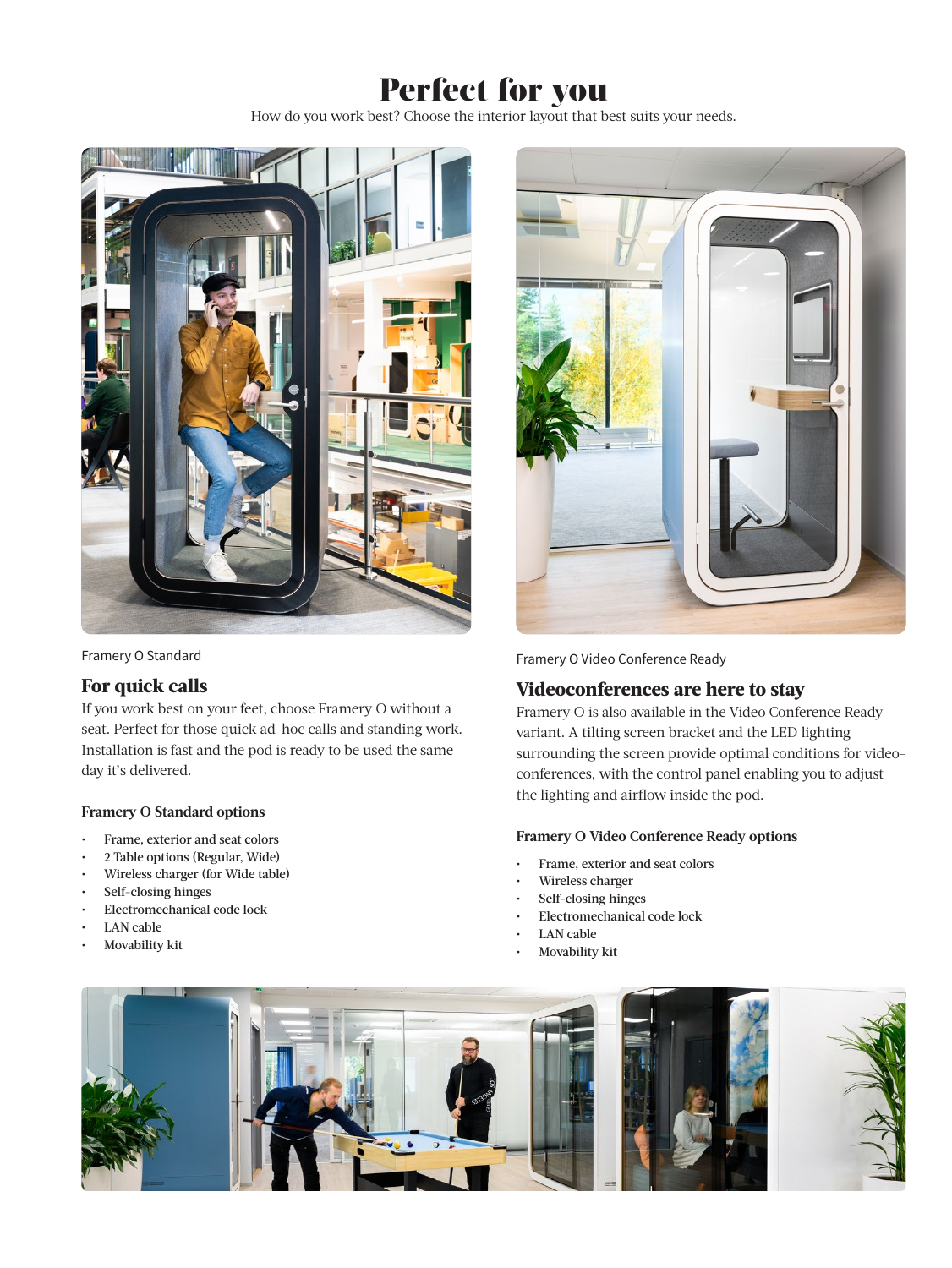# Framery O

**COLORS**



## **MATERIALS**

#### **Exterior**

Painted sheet metal or brushed stainless steel

#### **Frames and table**

Formica laminate on birch plywood with varnish trim

#### **Carpet**

Anti-static and stain resistant low loop pile carpet for the floor

#### **Walls and roof**

A sandwich element of sheet metal, birch plywood, recycled acoustic foam and acoustic felt

#### **Glass**

Sound control laminated glass (4 + 4 mm)



**Optional movability kit** Includes castors that are installed to the bottom of a pod for moving it.